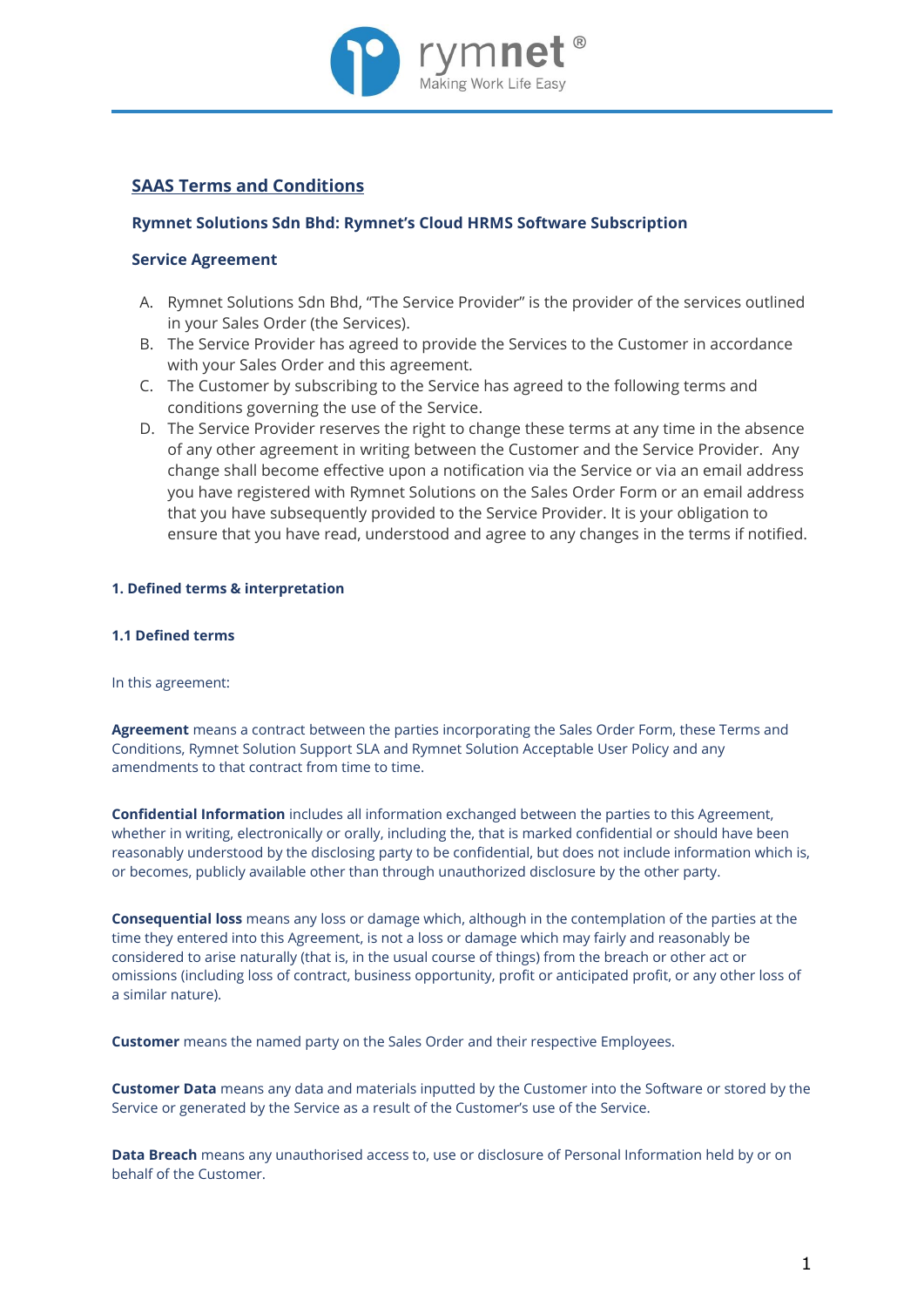

**Fees** means those fees payable to the Service Provider as set out in the Sales Order or corresponding to the services selected subsequently by the Customer and pursuant to clause 4 of this agreement.

**Force Majeure Event** means an event or series of related events that is outside the reasonable control of either party and without the fault or negligence of either party and which by the exercise of reasonable diligence either party was unable to prevent (including failures of the internet or any public telecommunications network, hacker attacks, denial of service attacks, power failures, industrial disputes affecting any third party, changes to the law, disasters, explosions, fires, floods, riots, terrorist attacks and wars).

**Go Live Date** means the date you request for the Service specified in the Sales Order Form to be available to you and the effective date for invoicing of the Fees.

**SST** means any Sales and Services Tax imposed under any applicable legislation or regulation

**Modules** means optional software modules that the Customer may add to or delete from their main subscription during the term of this Agreement.

**Party or parties** means a party or parties to this Agreement, its successors and assigns or any person acting on behalf of and with the authority of the parties to this Agreement.

**Privacy Law** means any requirement under law, industry code or policy relating to the handling of Personal Information.

**Sales Order** means any document, that records the Services and the fees purchased by the Customer.

**System** means the software system that is set up for the Customer that includes Service set out in the Sales Order and based on the terms and conditions of this agreement. (as may be changed or updated from time to time by The Service Provider via the Service).

**Support Services** means support in relation to the use of, and the identification and resolution of errors in, the Service, but shall not include the provision of training services.

**Schedules** means each of the schedules annexed to this agreement.

**Services** means the software and support services as set out in Sales Order.

# **3. The Services**

### **3.1 Terms of Engagement**

(a) The Customer appoints the Service Provider as its provider of the Services, and the Service Provider accepts the appointment and agrees to provide the Services to the Customer, in accordance with the terms and conditions of this Agreement.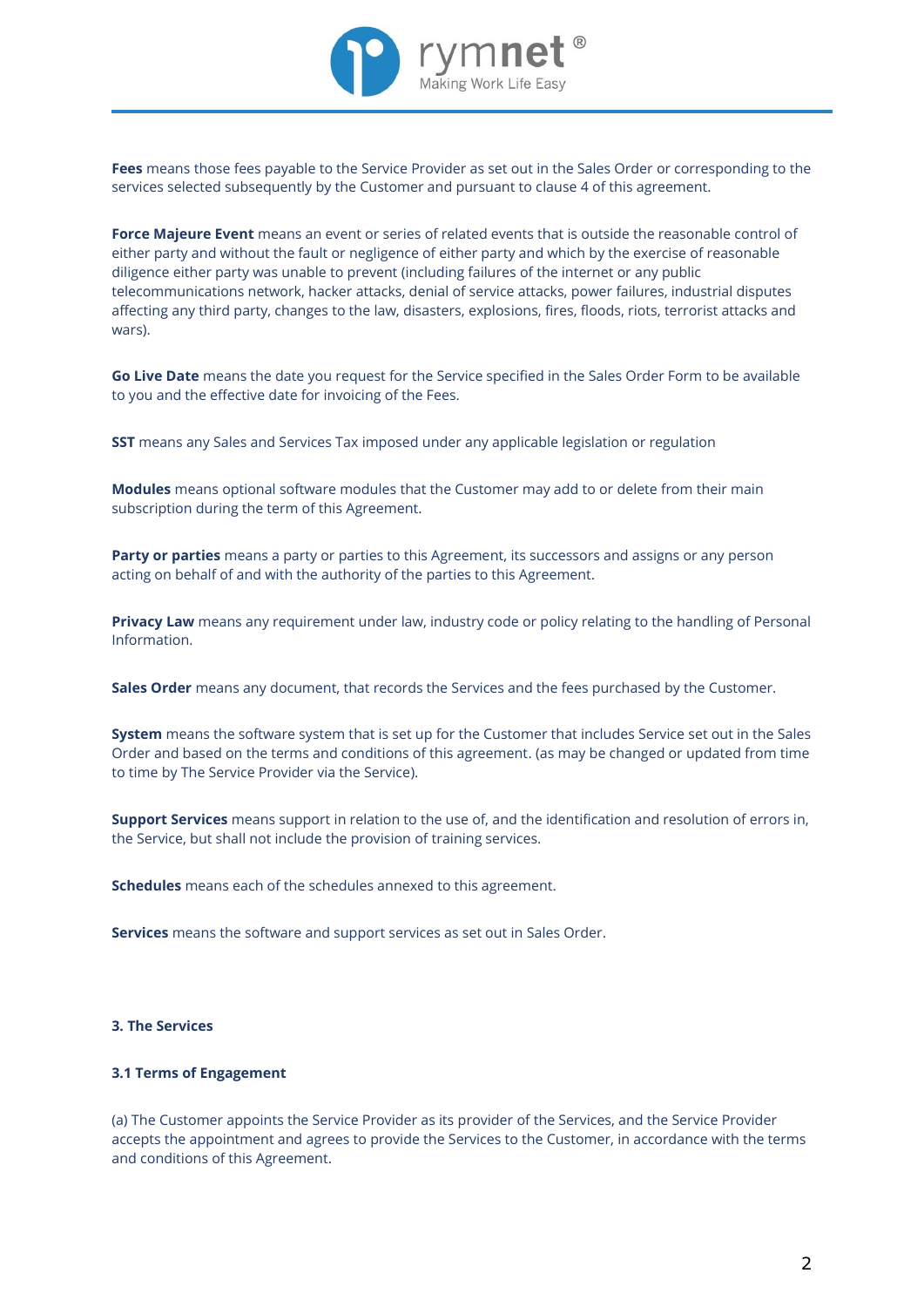

(b) The Service Provider hereby grants the Customer a non-transferable, non-exclusive License to use the Service by means of a Supported Web Browser from any computer or mobile device during the Term.

(c) The Customer will provide the Service Provider with such information, resources, and authorities that the Service Provider reasonably requires to carry out the Services.

### **3.2 Provision of the Services by the Service Provider**

The Service Provider agrees to provide Services to the Customer as set out in the Sales Order and in accordance with:

(a) the terms of this Agreement; and

(b) the Service Standards (as set out in Schedule 1);

# **3.3 Service Provider Warranties**

The Service Provider warrants to the Customer that, in connection with the provision of the Services:

- (a) It is legally able to enter into this Agreement;
- (b) It will comply with all applicable laws;
- (c) It will use reasonable skill and diligence;

(d) The use of the Software and any documentation in accordance with this agreement will not result in a breach of any law or mandatory code of conduct;

(e) the provision of the Software and the Services to the Customer and the use of any documentation by the Customer, will not:

(i) infringe any person's rights (including Intellectual Property Rights); or

(ii) constitute a misuse of any person's Confidential Information.

(f) It will adhere to best practice policies and procedures to prevent data loss, including a system data backup regime.

(g) It will enforce a business continuity plan that includes, but not limited to testing, accountability and corrective action designed to be promptly implemented and ensure a disaster recovery approach is captured in a clear disaster recovery procedure as required in the delivery of the services with the following frequency of Data Back-Up: -

- a) Thirty-five (35) days Point in Time Restore (Active Back Up);
- b) Monthly Back Up with twelve (12) months back up retention; and
- c) Annual Back Up with seven (7) years retention.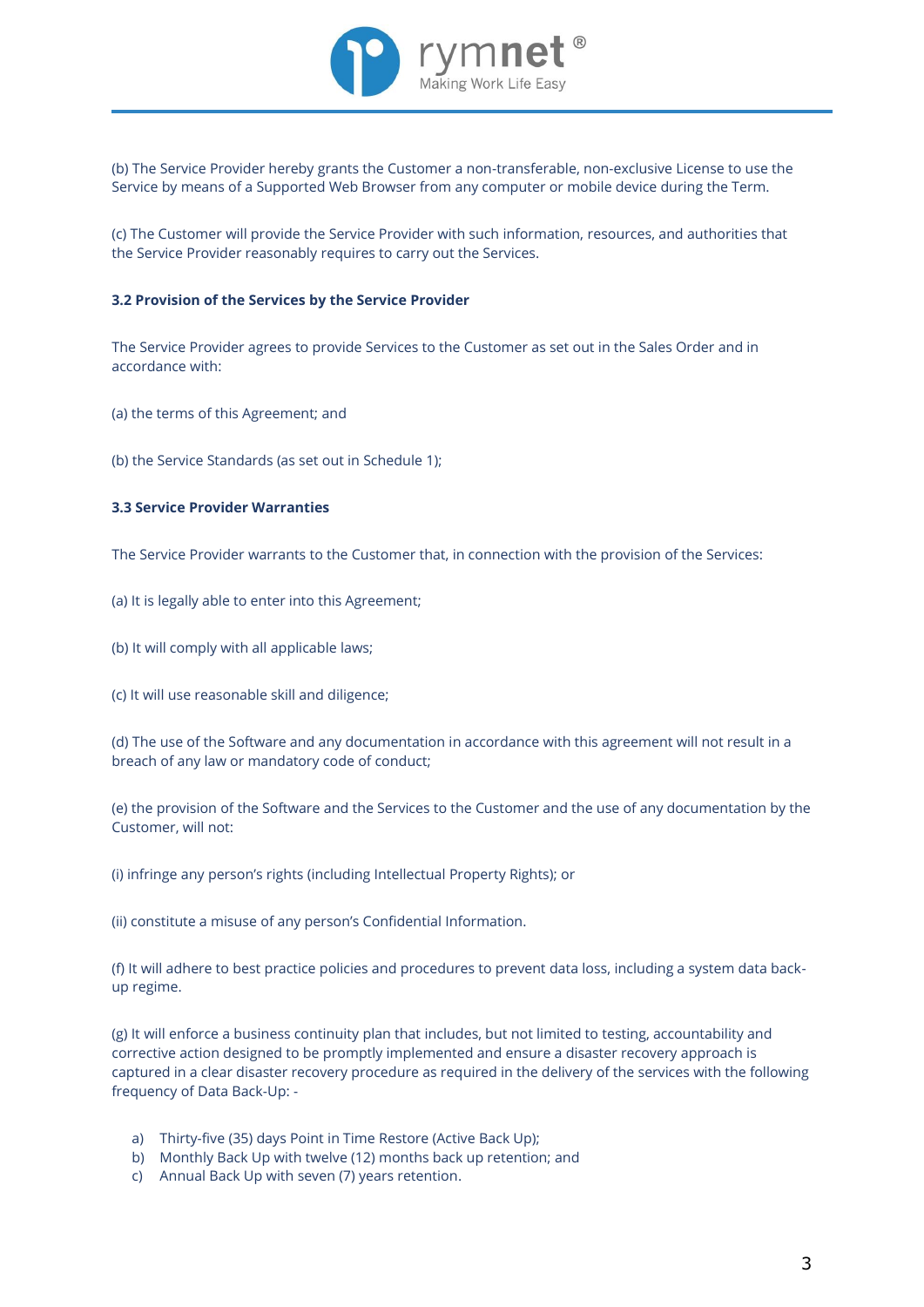

# **3.4 Customer Warranties**

The Customer warrants to the Service Provider that, in connection with the provision of the Services:

(a) It will comply with Schedule 2 (Acceptable Use Policy) and will ensure that all persons using the Service with its authority or by means of an Account will comply with Schedule 2 (Acceptable Use Policy).

(b) It is responsible for obtaining and maintaining all equipment, computer hardware and software and all telecommunications services required by it to access and use the Services and will ensure that all such equipment and services comply with the technical specifications provided by the Service Provider.

(c) It will take all reasonable precautions to ensure the security of access to the Services and must not, under any circumstances, allow any third party or any person other than an Authorised User to access or use the Services for any purpose without the prior written consent of the Service Provider.

(d) It agrees to inform the Service Provider immediately if it becomes aware of any unauthorised use of the Services by any person.

(e) It will not use the services in any way that will contravene any legal or regulatory provision including any provision resulting from an international agreement applicable to them.

### **4. Fees**

#### **4.1 Payment of Fees**

In return for the provision of the Services by the Service Provider in accordance with clause 4.2 of this agreement, the Customer agrees to pay the Fees as set out in the Sales Order and any fees for Modules activated by the Customer during the term that are additional to the original Sales Order.

### **4.2 Invoicing**

The Fees shall be invoiced to the Customer in advance for each billing period for the amount and frequency as set out in the Sales Order or as subsequently subscribed for unless otherwise stated. Modules activated with usage charges will be invoiced in arrears. The Fees are exclusive of SST and similar taxes. The Service Provider invoices will be generated electronically and transmitted by email. Payment is by bank transfer to the Service's Provider's (bank details will be provided). The Service Provider may enter into alternative payment conditions by mutual agreement.

# **4.3 New Services Costs**

If during the term the product mix of the Services is amended by agreement between the parties, and the provision of any agreed new Services to the Customer will incur a third party or additional cost, the Service Provider will provide the Customer with notice if any of these third party or additional costs (and the amount of such costs) are to be passed on to the Customer.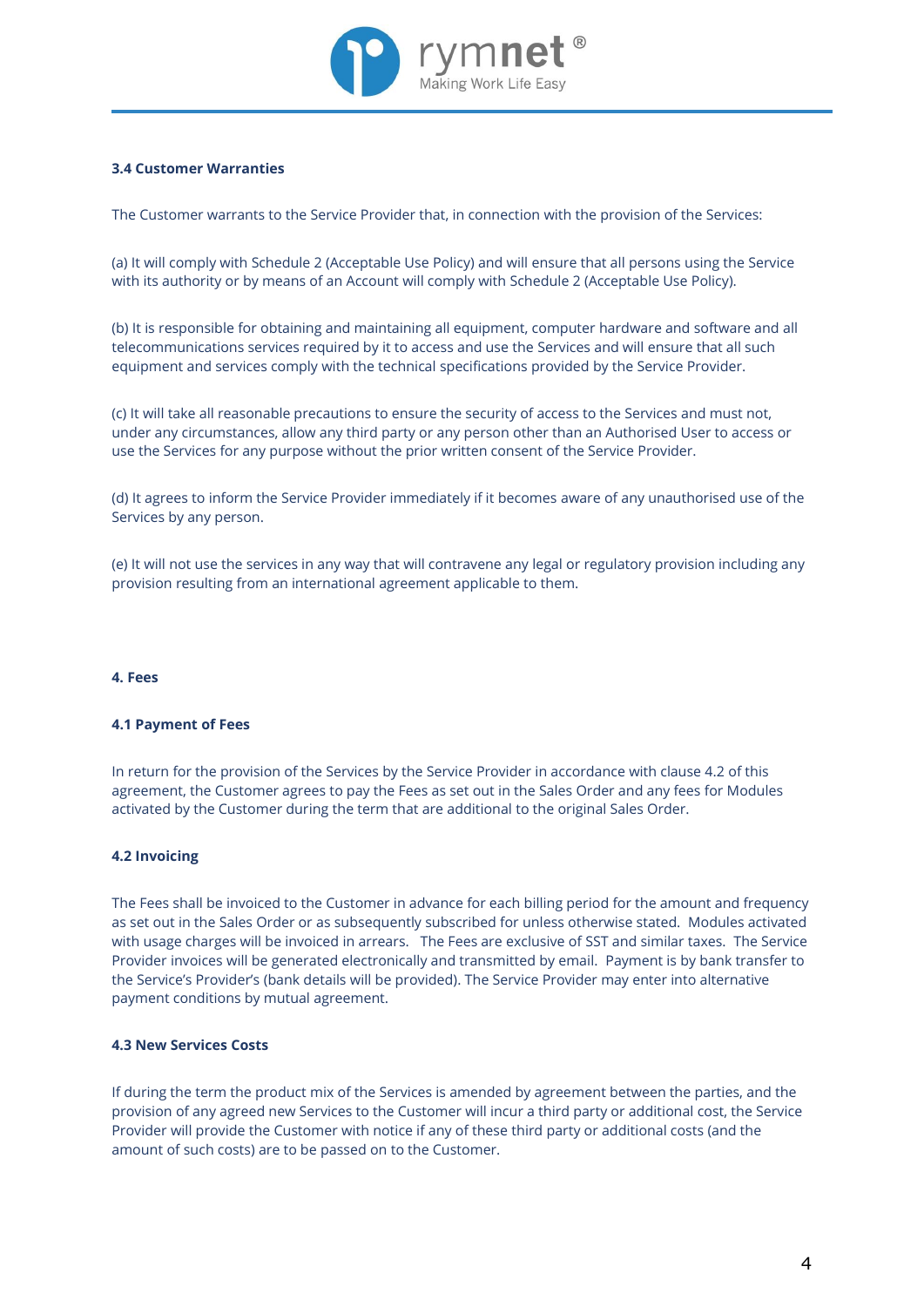

# **4.4 SST**

(a) Despite the definition of consideration in the SST law, and unless otherwise expressly stated in this Agreement, prices or other sums payable or consideration to be provided under or in accordance with this Agreement are exclusive of SST.

(b) If a party makes a taxable supply under or in connection with this Agreement, the other party must pay to the supplier at the same time, and in addition to the SST-exclusive consideration, an amount equal to the SST payable on that supply.

(c) The supplier must, as a precondition to the payment of SST under clause 4.6(b), give the other party a tax invoice.

(d) If an adjustment event arises in connection with a supply made under this Agreement, the supplier must give the other party an adjustment note in accordance with the SST law.

(e) If this Agreement requires one party to pay for, reimburse or contribute to any expense, loss or outgoing suffered or incurred by the other party, the amount required to be paid, reimbursed or contributed by the first party will be reduced by the amount of input tax credits (if any) to which the other party is entitled in respect of the reimbursable expense.

# **4.5 Withholding tax**

The Customer shall be responsible if a law requires the Customer to deduct an amount in respect of Taxes from a payment under this Agreement, to:

(a) pay a net amount to the Service Provider that the Service Provider would have received if the Tax had not been imposed; and

(b) pay an amount equal to the amount deducted to the relevant Government Agency in accordance with the applicable law.

# **4.6 Absence of Agreement**

In the absence for any other agreement in writing between the Customer and the Service Provider, the Service Provider may elect to vary any element of the Fees by giving you notice of the variation via the Service or via an email address that you have registered with the Service Provider.

# **5. Availability of the Services**

#### **5.1 Enhancements, Updates, New Releases**

The Service Provide may, in its sole discretion, make enhancements, updates or new releases of the Software available through the Service from time to time in order to enhance or improve the functionality or operation of the service or comply with legislative and statutory requirements.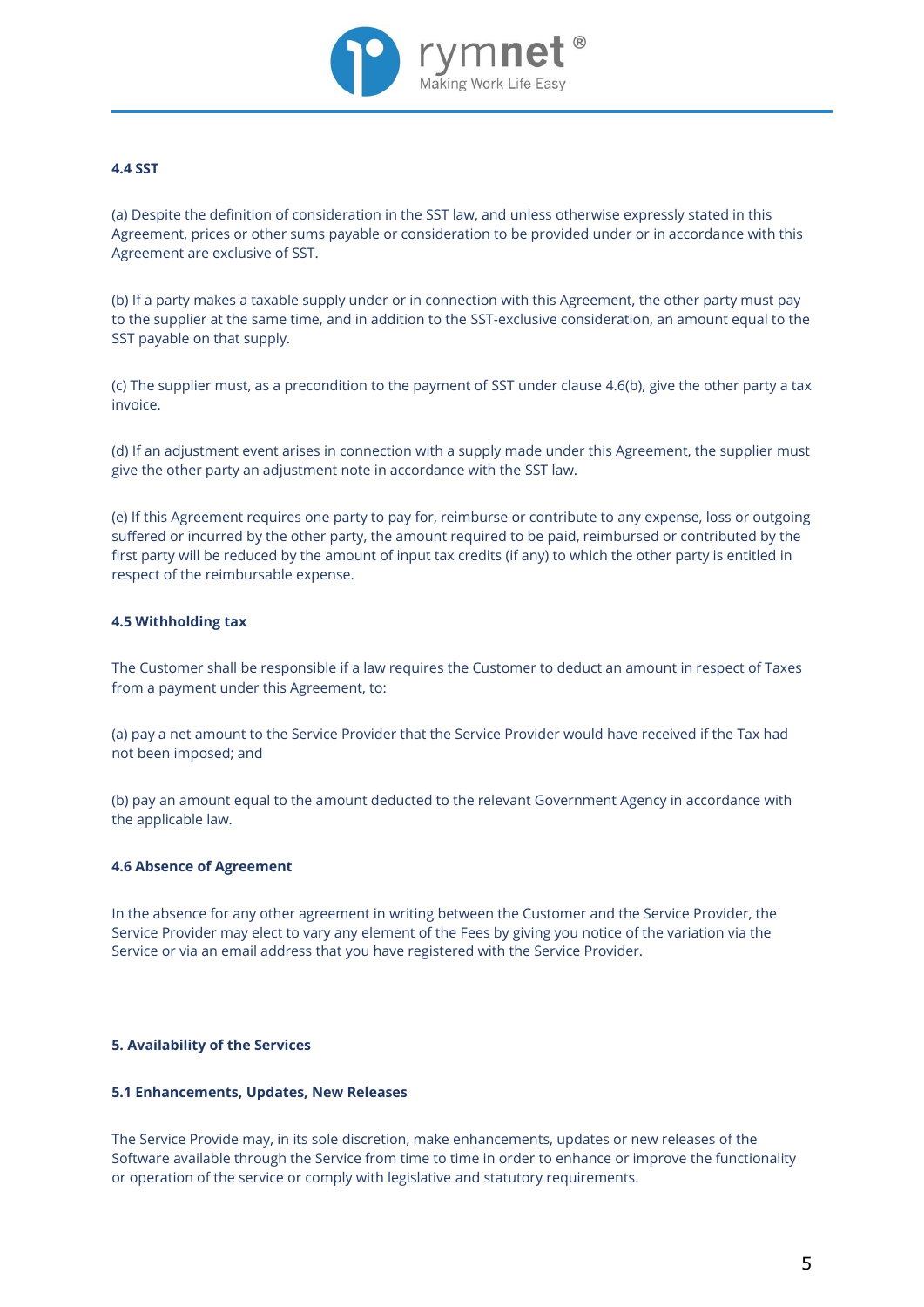

# **5.2 Downtime**

The Service Provider will use its best endeavours to maintain the reliability and efficiency of the Services subject to unscheduled interruptions to the availability of the Services due to factors beyond the control of the Service Provider - including any actions by the Customer or third parties, including telecommunications providers.

The Customer will communicate any difficulties encountered with the Services to the Service Provider as soon as is reasonably practicable following detection.

#### **6. Breach and termination of this agreement**

#### **6.1 How a party breaches this agreement**

A party breaches this agreement if:

(a) the party fails to comply with any term of this agreement (including each of the attached Schedules);

(b) the party, being an individual, becomes bankrupt or commits an act of bankruptcy or brings his or her estate within the operation of any law relating to bankruptcy;

(c) the party is a corporation and:

(i) the corporation is wound up; or

(ii) an administrator, a receiver, a manager or an inspector is appointed in respect of the party; or

(d) the interest of the party under this agreement is attached to or taken in any legal process.

# **6.2 Termination for cause**

If a party breaches this agreement under clause 6.1 and, within 30 Business Days after the other party serves a written notice on the breaching party:

(a) the breach is not remedied if it is capable of being remedied; or

(b) the breaching party does not compensate the other party in accordance with this agreement or to the other party's reasonable satisfaction if the breach is not capable of being remedied,

this agreement may be terminated by written notice from the other party to the breaching party at any time up to the breach being remedied or compensation reasonably acceptable to the other party being paid.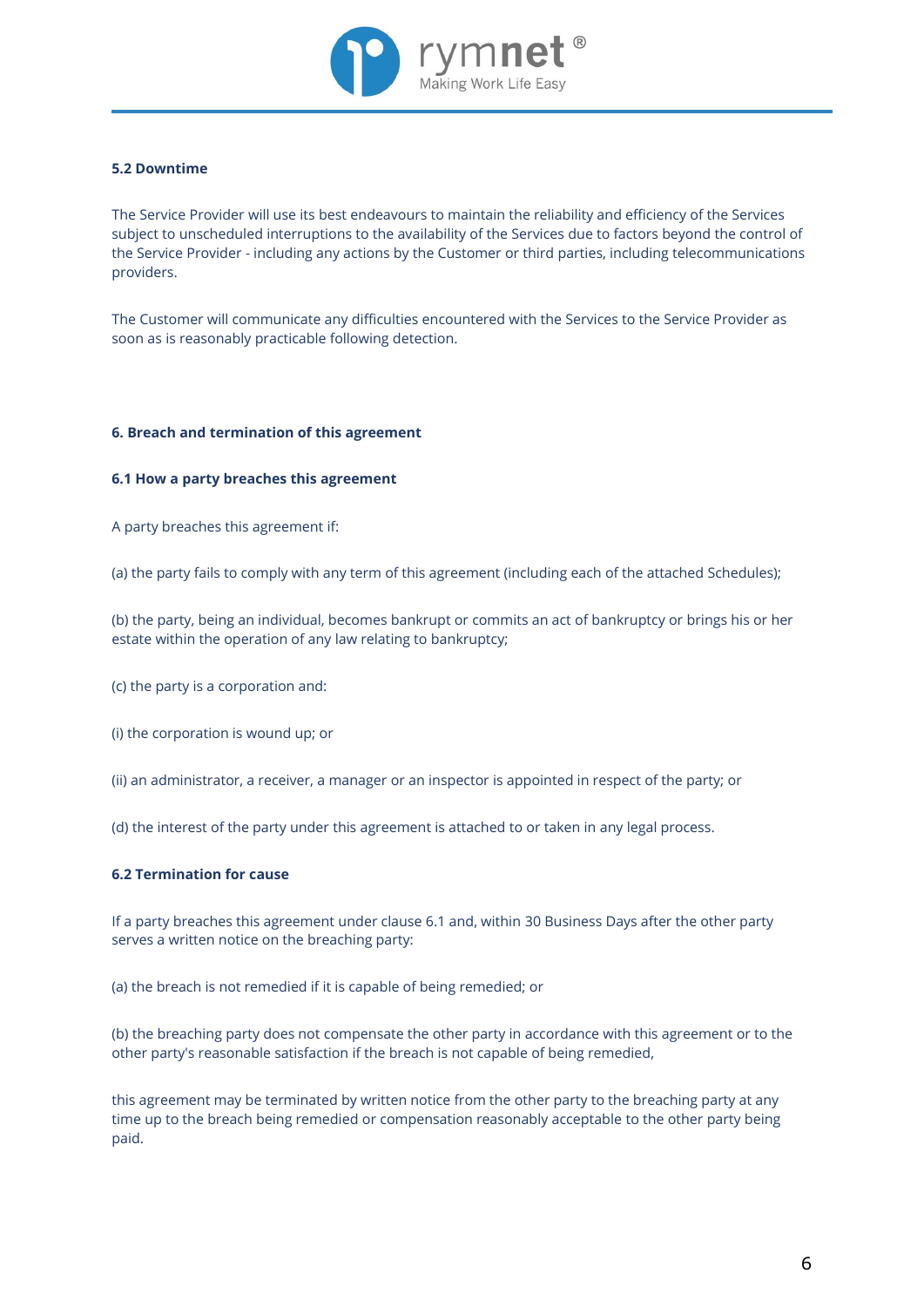

# **6.3 The Service Provider's right to terminate for convenience**

a) If the Customer has not paid a correctly rendered invoice in respect of a Fee within thirty (30) business days after the due date for payment and has not by that time notified the Service Provider that it disputes that invoice by setting out in writing the reasons why the Customer considers that the invoice is not correctly rendered and identifying any amounts which are in dispute, the Service Provider may issue a notice to the Customer advising that:

i) Payment is overdue; and

ii) The Service Provider will terminate the Services if payment is not received within thirty (30) business days of the Customer receiving that notice

b) If having received a notice under Clause 6.3(a) the Customer fails to pay or dispute the invoice within thirty (30) business days after receipt of that notice. The Service Provider may terminate the applicable part of the Services to which the non-payment relates.

# **6.4 Preservation of rights**

Termination of this Agreement for any reason does not extinguish or otherwise affect any rights or remedies of either party which arose prior to the time of termination, or the provisions of this Agreement which by their nature survive termination.

# **7. Dispute Resolution**

# **7.1 Dispute Resolution Process**

If a dispute arises under this agreement, either party may at any time give written notice to the other, requesting that a meeting take place to seek to resolve the dispute.

Nominated representatives of the parties must meet within five (5) Business Days of the notice and endeavour to resolve the dispute in good faith. If such meeting does not take place after five (5) Business Days, or the dispute is not resolved, the matter will be referred to Mediation within five (5) Business Days and a Mediator appointed in accordance with clause 7.2 and 7.3.

# **7.2 Mediation**

The parties must take the steps set out in this clause 7, before either may commence court proceedings other than an interlocutory application.

# **7.3 Rules**

If the parties agree to refer a dispute to mediate the mediation will be administered by the Malaysian Mediation Centre ("MMC") and will be conducted in accordance with the MMC Mediation Guidelines which set out the procedures to be adopted.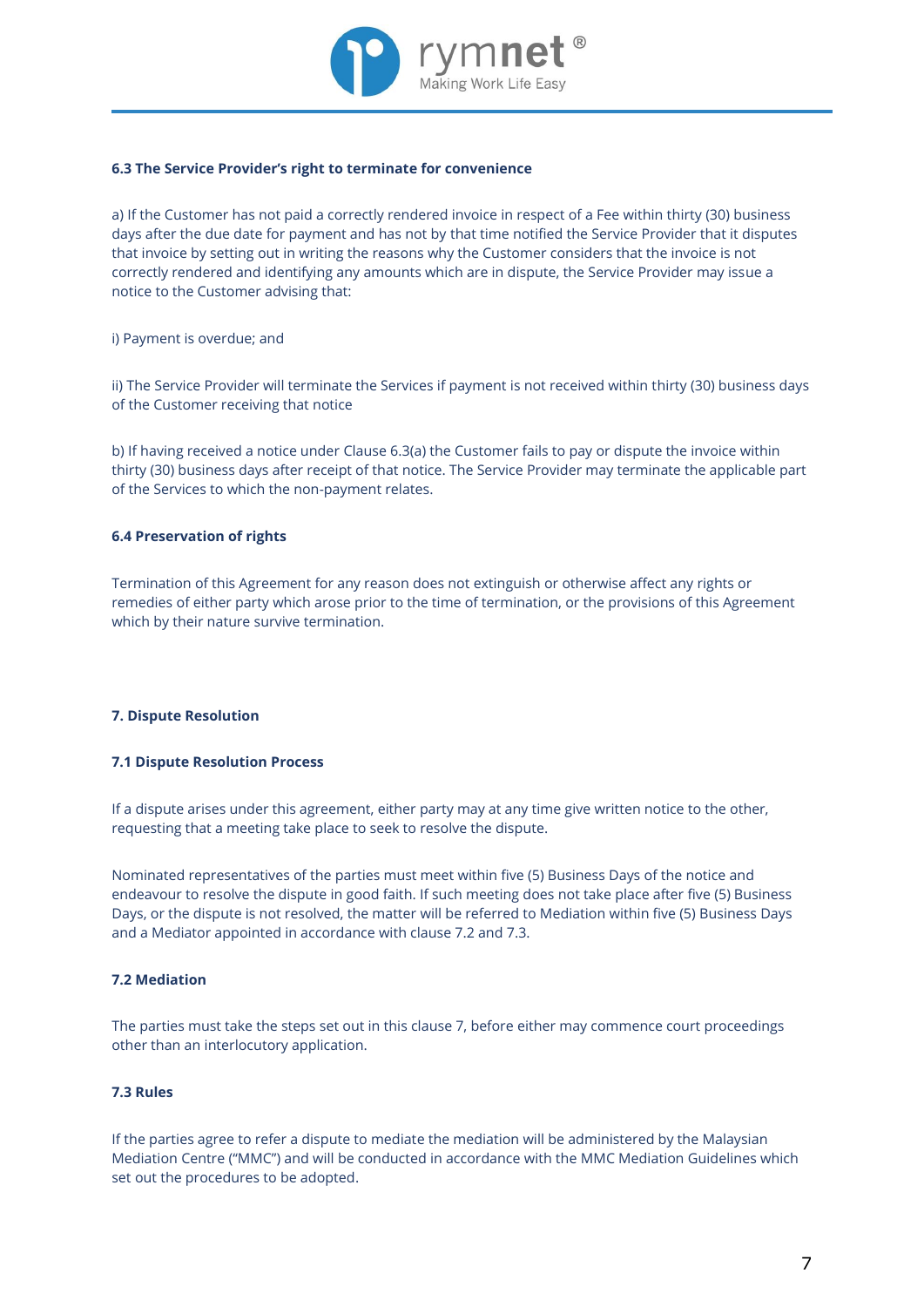

(a) if the mediation has not commenced within thirty (30) days, or the dispute remains unresolved thirty (30) days after the appointment of the Mediator, either party may pursue its rights at law;

(b) During a dispute, each party must continue to perform its obligations under this Agreement.

(c) This clause 7 does not restrict or limit the right of either party to terminate this Agreement where this Agreement provides such right.

# **7.4 Costs**

Each party must bear its own costs in connection with the mediation, and must share the fees and expenses of the Mediator and mediation process equally, including any fees and expenses associated with the appointment of the Mediator.

# **8. Indemnity**

Each Party (the "Indemnifying Party") hereby agrees to indemnify the other party against all claims, actions, demands, costs, damage and loss arising from a third-party claim arising in connection with this Agreement from the Indemnifying Party's negligence or willful wrongful act or omission or breach of this Agreement.

# **9. Limitation of Liability**

(a) Subject to clause 9(e) (No limitation):

(b) neither party will be liable to the other party under or in respect of this Agreement for any Consequential Loss arising from negligence or breach of contract or events beyond their control except for the proportion of liability that either party has at law in the absence of this Agreement;

(c) the aggregate liability of the Customer to The Service Provider under or in respect of this Agreement whether in contract, tort (including negligence), statute or any other cause of action (other than the obligation to pay Fees) is limited to the fees due for the balance of the subscription period invoiced by the Service Provider; and

(d) the aggregate liability of Service Provider to the Customer under or in respect of this Agreement whether in contract, tort (including negligence), statute or any other cause of action is limited to fees paid or payable for one (1) year software subscription fees.

(e) Nothing in this Agreement operates to limit or exclude:

(i) liability that cannot be limited or excluded by law; and

(ii) Service Provider's liability resulting from its fraudulent or unlawful act or omission.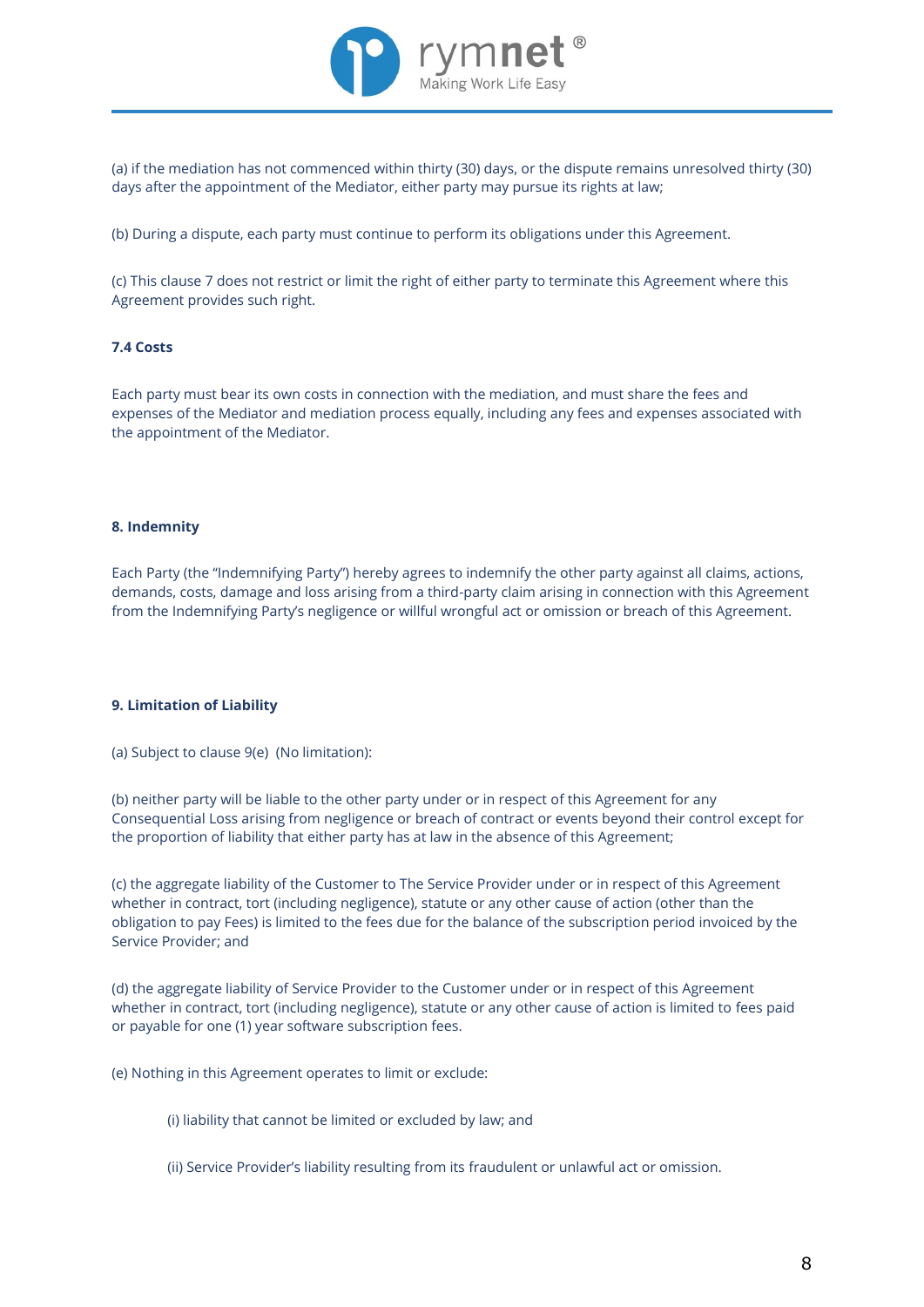

(f) Any amount claimed pursuant to the indemnity in clause 8 of this Agreement will be reduced proportionally to the extent any loss, damage, liability, claim or expense is directly caused, or contributed to, by the negligence of the Party in breach.

### **10. Force Majeure**

Neither party will be liable to the other for delay or failure to perform its obligations under this Agreement if such delay or failure is caused by a Force Majeure Event.

#### **11. Notices**

### **11.1 Requirement for writing and signature**

A notice, consent, approval request or demand made or required by this Agreement must be

(a) in writing; and

(b) signed by:

(i) the party giving the notice or that party's solicitor; or

(ii) any other person nominated by the party giving the notice as being able to sign notices.

#### **11.2 Serving notices**

(a) The Service Provider may only serve a notice on the Customer by:

(i) delivering it by hand; or

(ii) Sending it by registered or pre-paid post, to the address in the Information table (as updated from time to time by Customer) or to the Customer's registered address

(iii) Sending by email to the email address in the information table (as updated from time to time by Customer)

(b) The Customer may only serve a notice on the Service Provider by:

(i) delivering it by hand; or

(ii) sending it by registered post or prepaid to the address in the Information table (as updated from time to time by the Service Provider) or to the Service Provider registered address.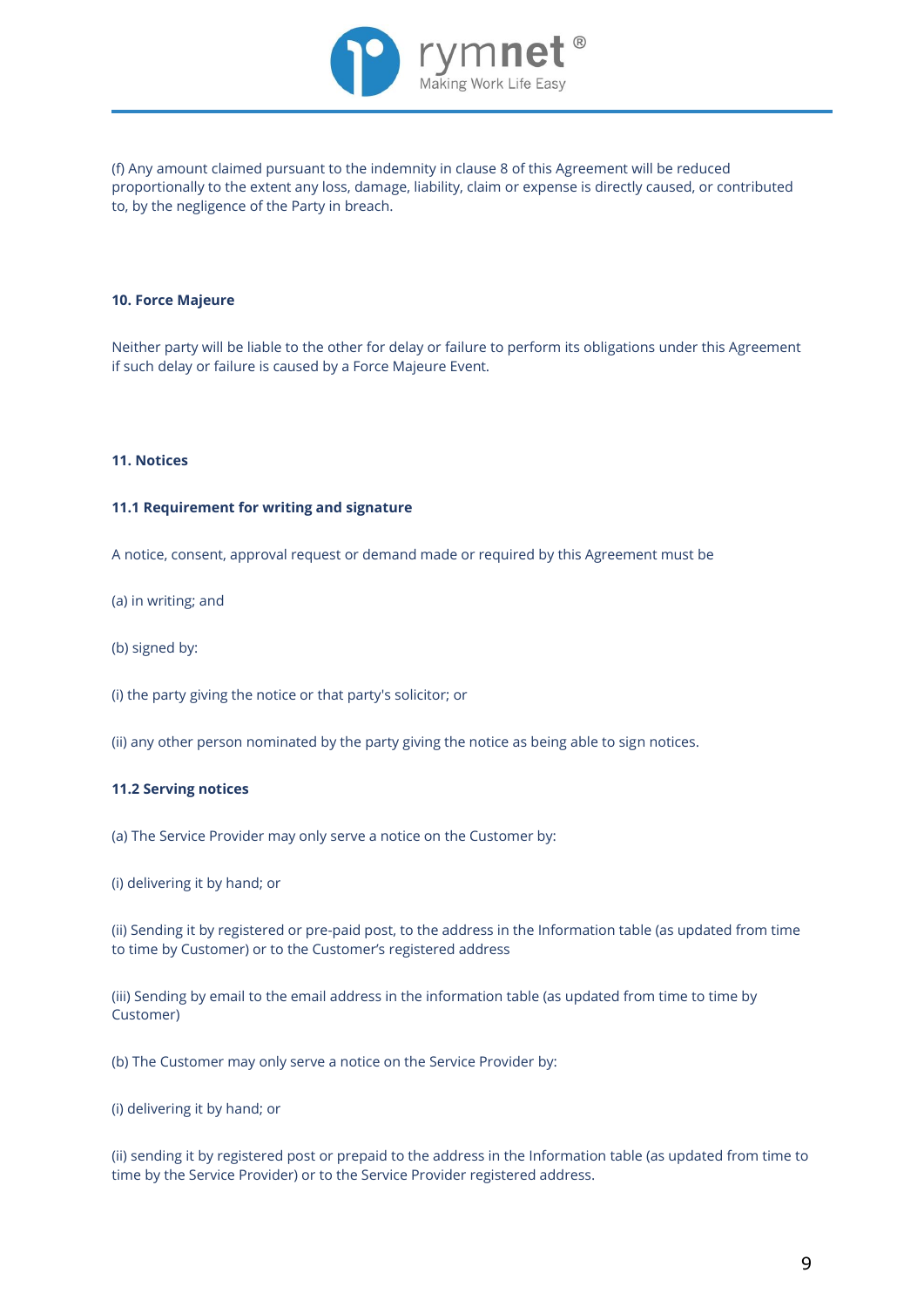

(iii) Sending by email to the email address in the information table (as updated from time to time by Service Provider)

(c) The Service Provider and the Customer may only update an address for the service of notices under this agreement by notice to the other parties to this agreement.

### **11.3 When effective**

A notice or communication will take effect:

(a) if given personally - on the day the communication is given provided the notice or communication is given by 4.00pm on that day or, if given after 4.00pm, the notice or communication will take effect from the next Business Day; or

(b) if posted – four (4) Business Days after the notice or communication is sent.

(c) If emailed – at the time of transmission as shown in the email trace log.

#### **12. General Provisions**

# **12.1 Intellectual Property**

(a) The Service Provider warrants that it owns all applicable rights, title and interest in and to all Intellectual Property Rights embodied in or associated with the Services (including but not limited to any images, photographs, animations, video, audio, music and text incorporated into the Services and any accompanying published materials) ("Materials") or has procured and grants to the Customer an irrevocable and assignable royalty-free license to use the Materials for the purposes of the Customer's use of the Services.

(b) The Service Provider indemnifies the Customer against any Materials provided by the Service Provider infringing on any patent, copyright, registered design, trademark or name, or other protected right.

(c) The Customer agrees and acknowledges that nothing in this Agreement shall operate to assign or transfer any Intellectual Property Rights from the Service Provider to the Customer.

(d) The Service Provider agrees and acknowledges that the Customer owns the Customer Data and all Intellectual Property Rights in the Customer Data

#### **12.2 Acknowledgments**

a) The Customer acknowledges that complex software is never wholly free from defects, errors and bugs; and subject to the other provisions of this Agreement, the Service Provider gives no warranty or representation that the Service will be wholly free from defects, errors and bugs. Among other things, the operation and availability of the systems used for accessing the Software, including computer networks and the Internet, can be unpredictable and may from time to time interfere with or prevent access to the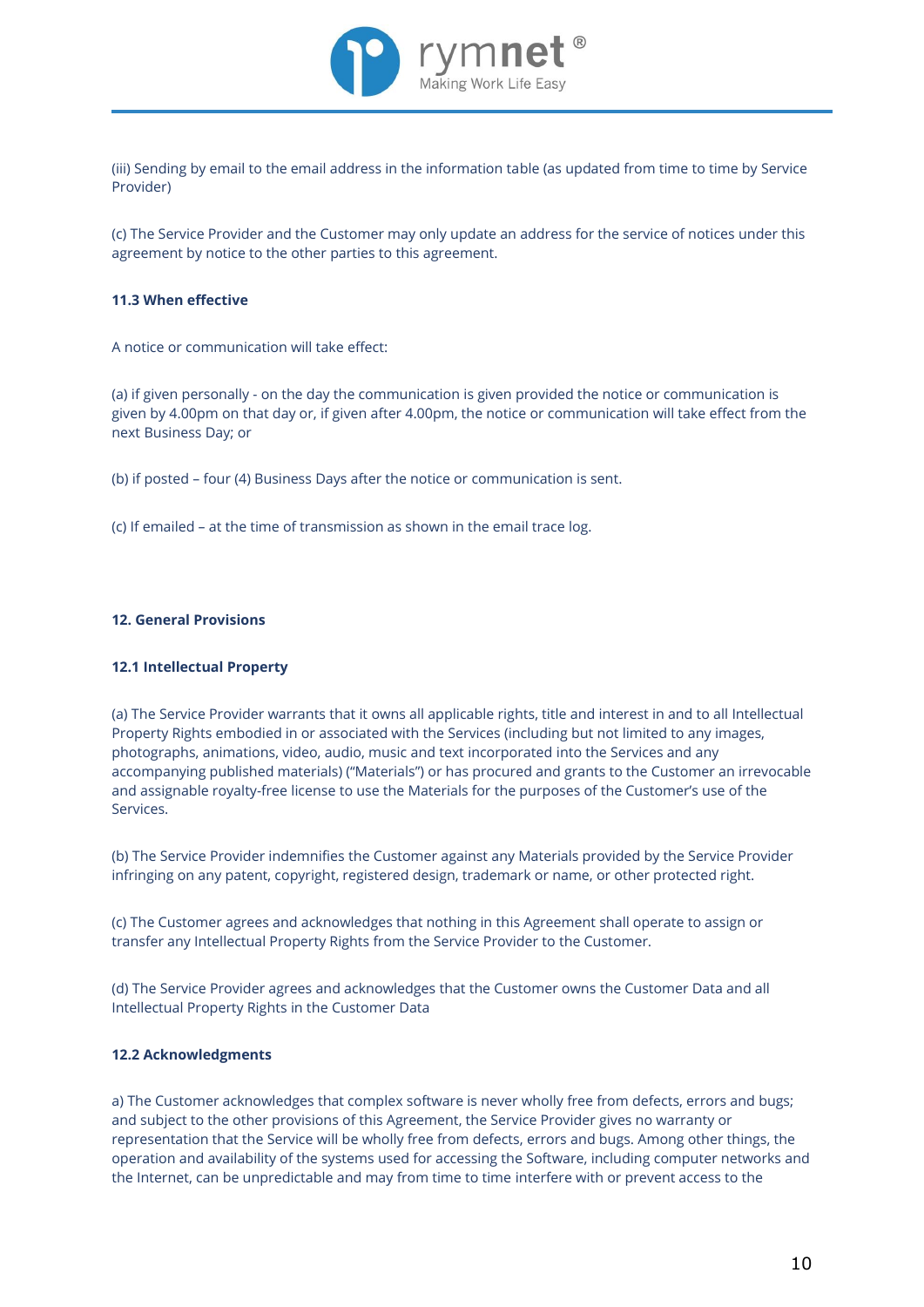

Software. The Service Provider or its suppliers are not in any way responsible for any such interference or prevention of your access or use of the Services.

b) The Customer acknowledge that complex software is never entirely free from security vulnerabilities; and subject to the other provisions of this agreement, The Service Provider will take reasonable steps to ensure that the Services will be secure.

c) The Customer acknowledges that it is the Customer's sole responsibility to determine that the Software and Services meets the needs of its business.

d) The Customer acknowledges the Software and Services do not of themselves constitute, and are no substitute for, the Customer's own identification of, and compliance with, applicable laws and regulations in your jurisdiction.

e) The Service Provider does not provide any warranty regarding the ability of the Software or the Service to ensure your compliance with all applicable laws and regulations in your jurisdiction

f) The Customer acknowledge that the Service Provider does not purport to provide any legal, taxation or accountancy advice by providing the Services under this Agreement.

### **12.3 Interpretation**

In this agreement, unless the contrary intention appears:

- (a) headings are for ease of reference and do not affect the meaning of this agreement;
- (b) the singular includes the plural and vice versa and a gender includes another gender;
- (c) other grammatical forms of defined words have corresponding meanings;
- (d) a reference to:
- (i) the Information table; or
- (ii) a clause, paragraph, schedule, or annexure, is to:
- (iii) the Information table, in;
- (iv) a clause or paragraph of; or
- (v) a schedule or annexure to, this agreement;
- (e) a reference to this agreement includes the Information table and any other schedule or annexure;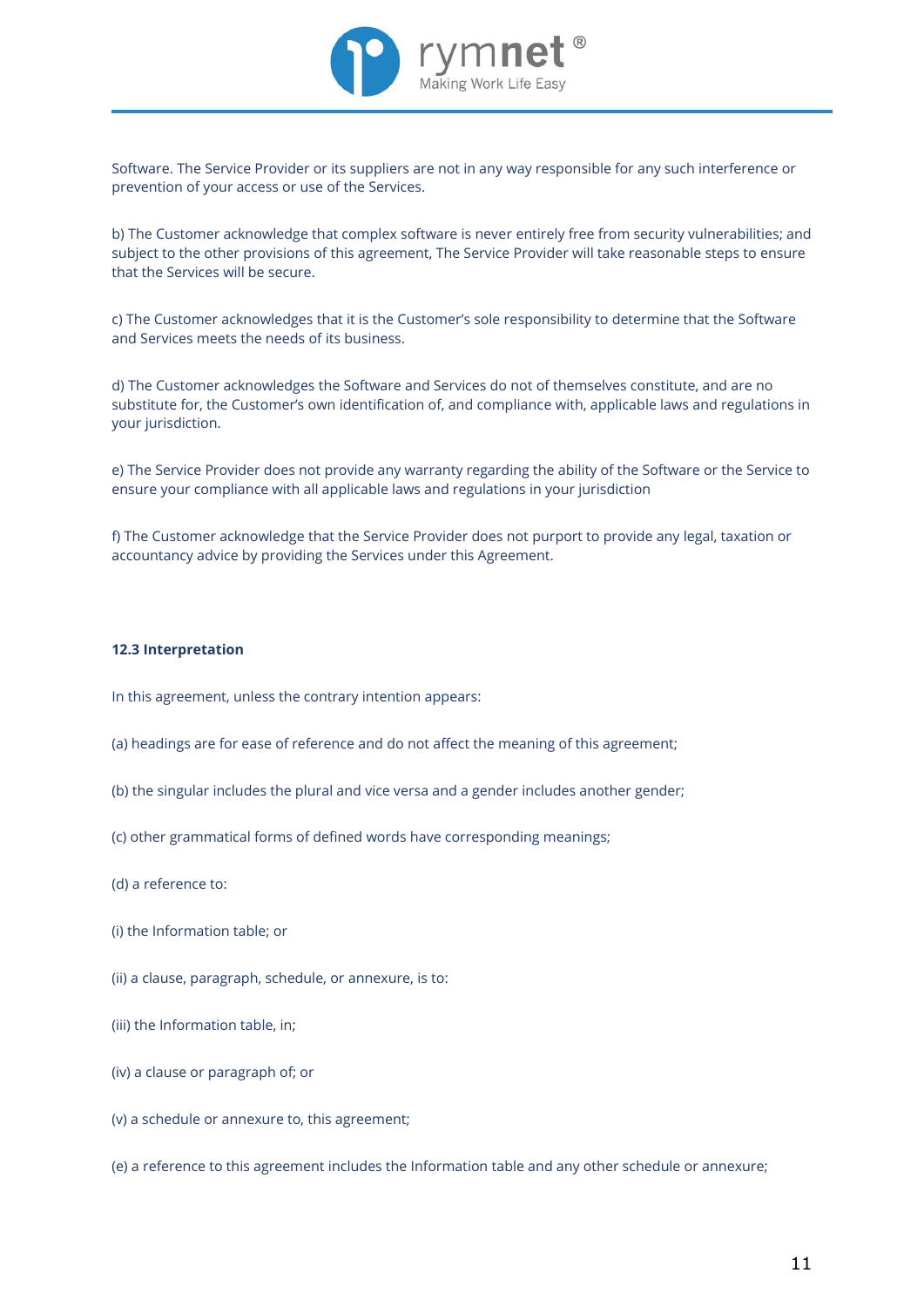

(f) a reference to this agreement or any other document includes a reference to it as novated, altered or replaced;

(g) a reference to a party includes a reference to that party's executors, administrators, successors and permitted assigns;

(h) a reference to a statute, ordinance, code or other law includes regulations and other instruments under it and consolidations, amendments, re-enactments or replacements of any of them;

(i) an agreement, representation or warranty in favour of two or more persons is in favour of them jointly and severally;

(j) an agreement, representation or warranty made by two or more persons binds them jointly and severally;

(k) including (in any form) or such as when introducing a list of items does not limit the meaning of the word to which the list relates to those items or to items of a similar kind; and

(l) no provision of this agreement will be construed adversely to a party because that party was responsible for the preparation of this Agreement or that provision

# **12.4 Confidentiality**

The parties to this agreement must keep the terms of this agreement confidential and must ensure that their officers and employees keep the terms of this agreement confidential, save for any necessary disclosure to their respective legal and financial advisers and any disclosure required for a purpose related to this agreement or the performance of the rights or obligations of any party to it, or by law.

#### **12.5 Privacy**

If, as a result of this agreement, the Service Provider is able to access any Personal Information about an individual held by or on behalf of the Customer, then the Service Provider:

a) must comply with all applicable Privacy Laws and such other data protection laws as may be in force from time to time which regulate the handling of Personal Information, as if it were regulated by these laws;

b) must comply with any privacy codes, policies, procedures and guidelines established and advised by Customer to be applicable to the Service Provider (copies available on request) or act in accordance with the Personal Data Protection Act 2010 relating to the handling of Personal Information;

c) must comply with any reasonable direction of the Customer, the relevant Privacy Commissioner (as the case may be) to provide the Customer, the Privacy Commissioner access to the Service Provider's premises, personnel, records or information for the purpose of the Customer, the Privacy Commissioner monitoring the Service Provider's compliance with this clause;

d) must ensure that any record containing Personal Information provided to the Service Provider by the Customer or any other person pursuant to this Agreement is, at the expiration or earlier termination of this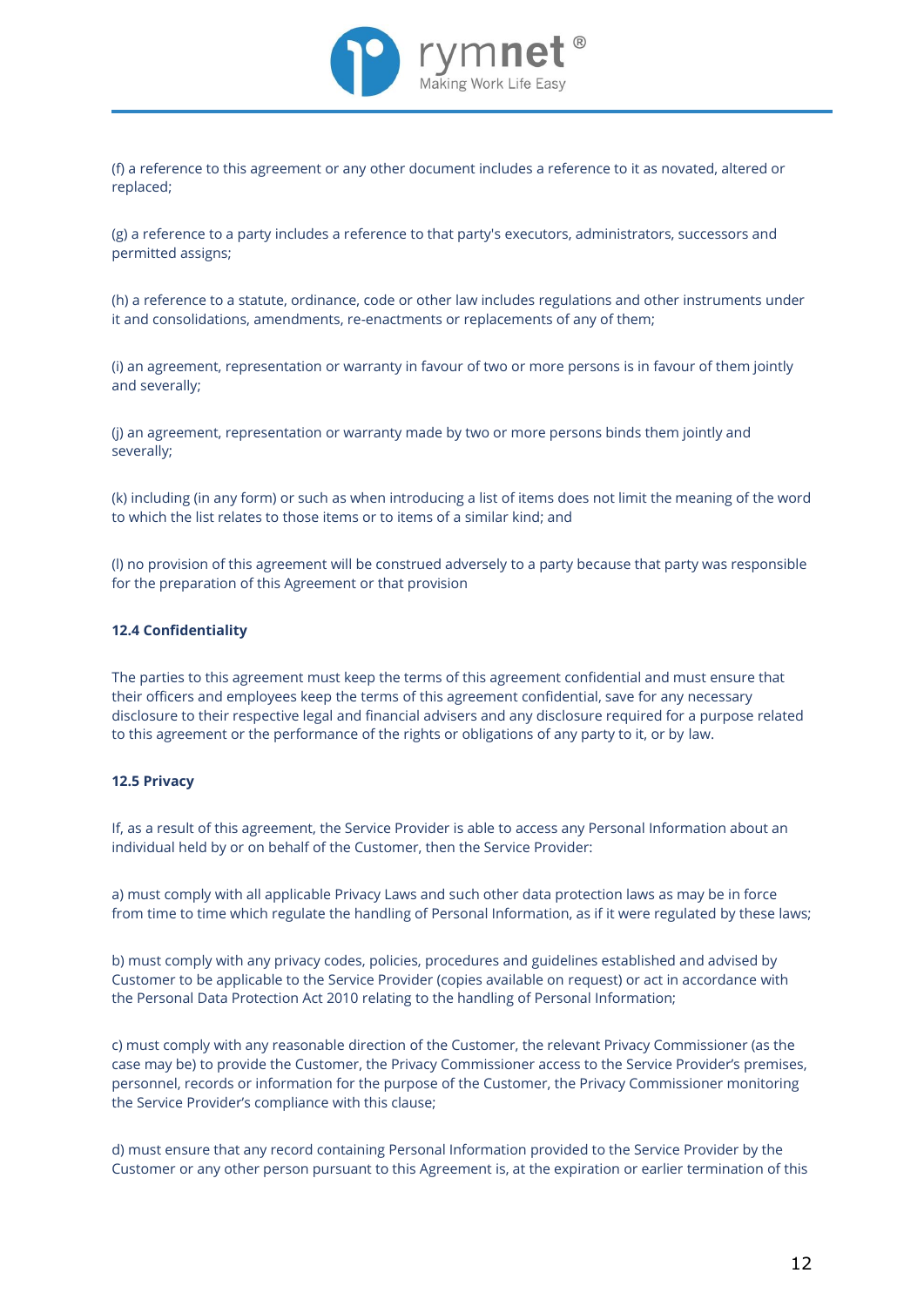

agreement, at the Customer's election either returned to the Customer or deleted or destroyed (but the service Provider may retain any such record if it is required to do so by law).

g) If the Service Provider becomes aware of any act or practice which is an actual or potential breach of its obligations under the Privacy Laws, or a Data Breach, or any complaint in relation to Personal Information, the Service Provider must:

a. notify the Customer immediately; and

b. comply with any reasonable direction or request for information from, and provide all reasonable assistance to, the Customer or relevant Privacy Commissioner with respect to:

(i) investigating that act or practice;

(ii) remedying that breach or potential breach;

(iii) developing and implementing any rectification and preventative measures required by the Customer or the relevant Privacy Commissioner; or

(iv) resolving that complaint.

# **12.6 Relationship of parties**

The parties agree that the relationship between the parties is one of independent contractor. Nothing in this Agreement will be interpreted as creating the relationship of employer and employee, master and servant or principal and agent or a partnership between the parties.

### **12.7 Entire Agreement**

This agreement, including each of the attached Schedules and their contents, and the Items and Background, constitutes the entire agreement between the parties in respect of its subject matter, and supersedes all prior agreements representations negotiations and correspondence.

#### **12.9 Legal Costs**

Each party will bear their own legal costs and expenses in connection with the preparation, negotiation, execution and completion of this agreement.

# **12.10 Severability**

If any provision of this agreement is held to be invalid or unenforceable in any way, the remaining provisions will not be affected and this agreement will be interpreted so as to most nearly give effect to the intentions of the parties as it was originally signed.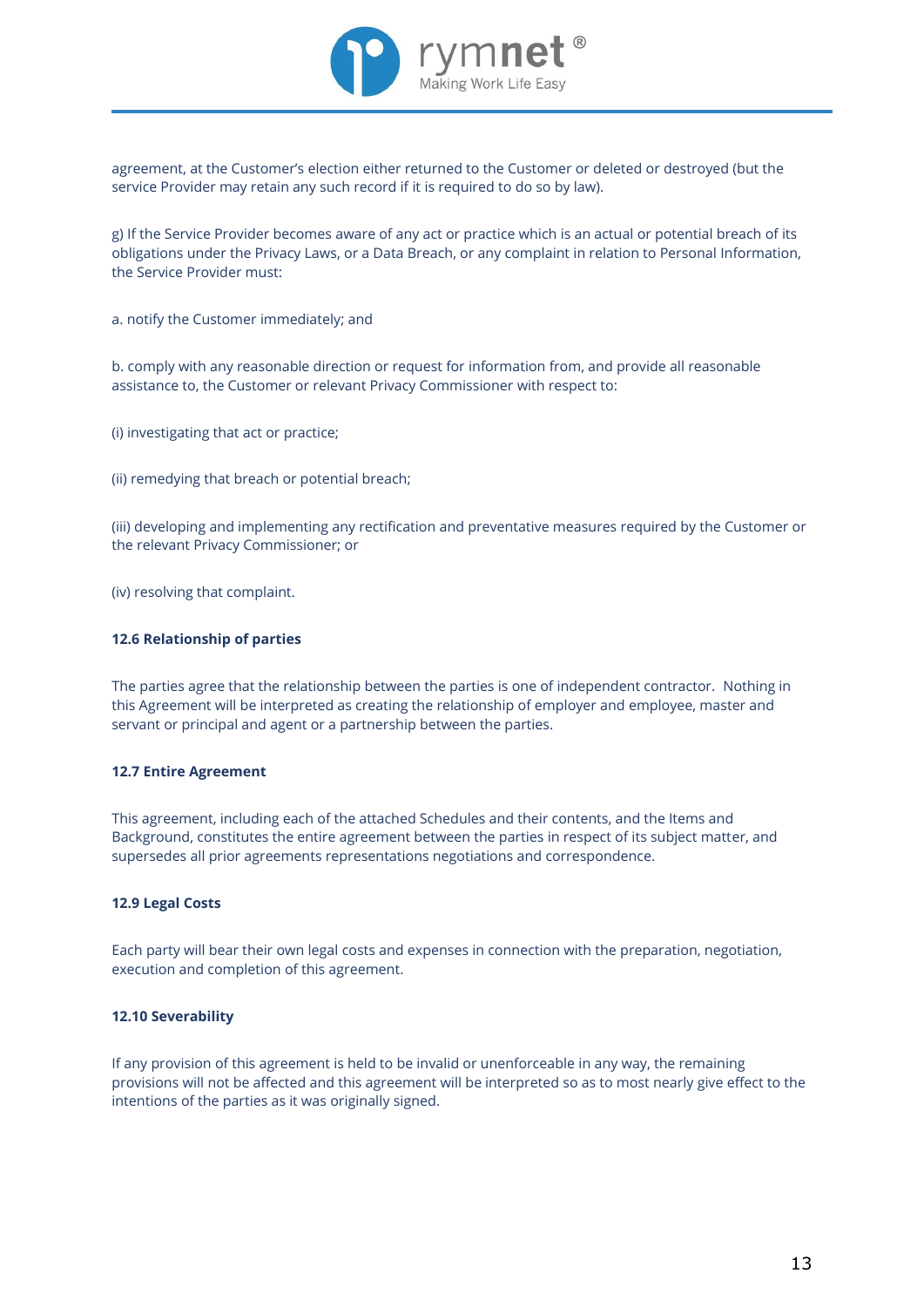

# **12.11 No waiver**

It is not a waiver of a breach of this agreement or of a party's rights under this agreement if that party:

(a) does not exercise or partly exercises or delays exercising a right;

(b) gives a concession to the other party or accepts a late payment; or

(c) attempts to mitigate its loss.

# **12.12 Modification**

The provisions of this agreement may only be changed by written agreement between the parties.

#### **12.13 Governing law**

This Agreement shall be governed and construed in accordance with the laws of Malaysia. All disputes, claims or proceedings between the Parties relating to the validity, construction and/or performance of this Agreement shall be subject to the exclusive jurisdiction of the Malaysian Courts to which the Parties hereto irrevocably submit.

# **12.14 Counterparts**

This agreement may be entered into by the exchange of executed counterparts, which together comprise a fully executed agreement.

#### **Schedule 1 – The Service Standards**

#### **Support Response Times**

**Coverage Window:** The Service Provider's Coverage Window is 0900 to 1700 – during this time and outside of this time the Service Provider will respond to issues submitted to Rymnet Solutions Customer Support (through phone and email) based on the Priority definitions and Response Times defined below.

**High** - The production use of the System is stopped or so severely impacted that the Customer is unable to reasonably continue work. The Service Provider will begin work on the error within one hour of notification and will engage development staff to achieve an acceptable work around solution within **24 hours from time of notification**.

**Medium** - Important features of the System are unavailable with no acceptable workaround. The production use of the System is continuing but not stopped. However, there is a serious impact on the Customer's productivity and/or service levels. The Service Provider will begin work on the error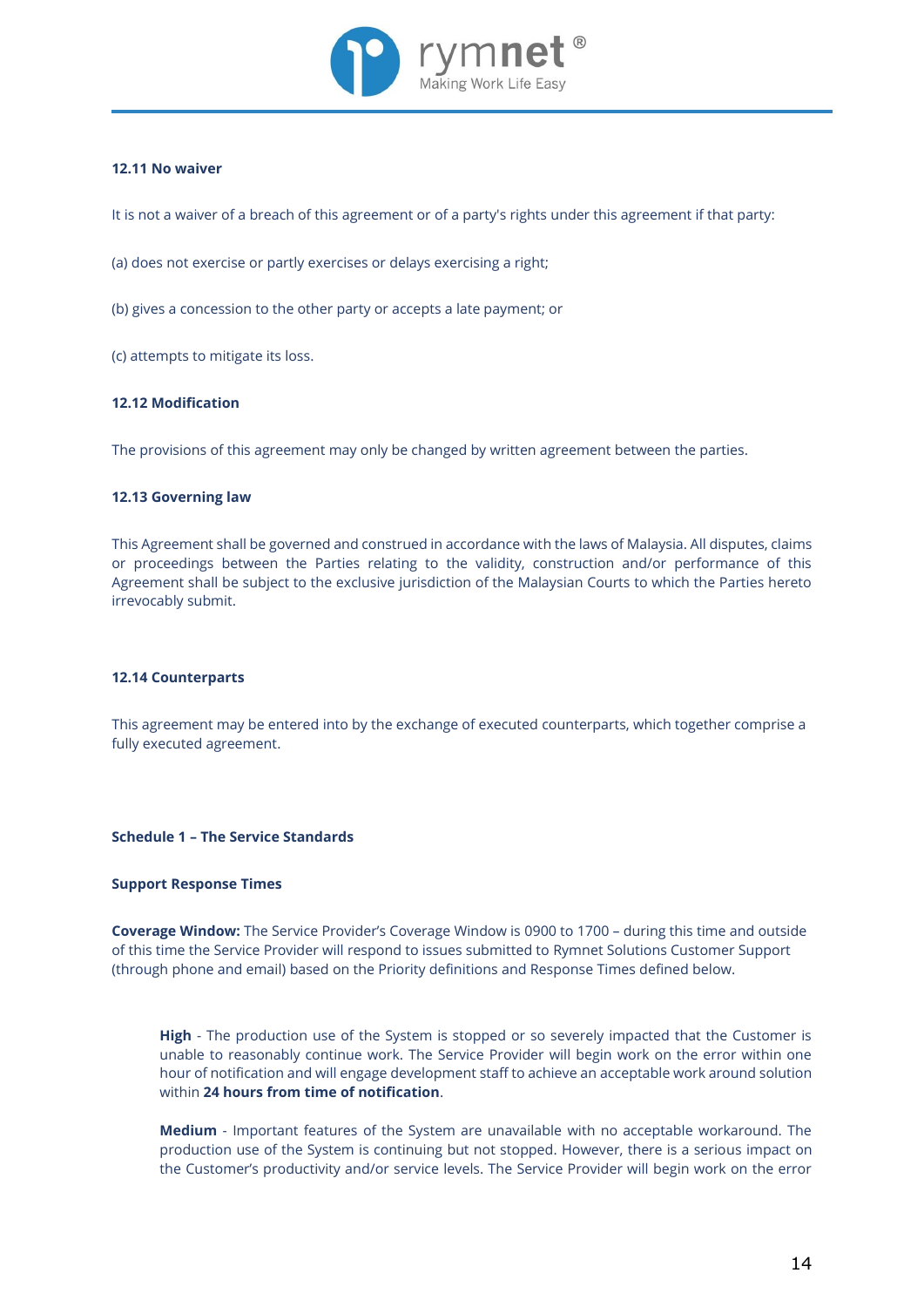

within 24 hours of notification and will engage development staff to achieve an acceptable work around solution within **five (5) working days from time of notification**.

**Low** - The Customer requests for an enhancement, product information or documentation clarification regarding the System but there is no immediate impact to the operation of the System. The implementation or production use of the System is continuing and there is no work being impeded at the time. The Service Provider will provide an initial response regarding the requested information or documentation clarification within **seven (7) working days of notification** and will consider enhancements for inclusion in a subsequent product update.

#### **Uptime Service level requirements**

The Service Provider undertakes that the hosted environment and network will be available to be accessed by the Customer at least 99.95% (Uptime) of each full calendar month during the Service Period.

#### **A. Availability Measurement**

System Availability shall be measured by the Service Provider in the following manner:

System Availability will be calculated as "Total Actual System Availability" (up time) divided by "Total Possible System Availability".

Example: 995 hours Actual Availability / 1000 Total Availability = 0.995 or 99.5% Actual Availability.

#### **Minimum Total System Availability**

Minimum total System Availability will be 99.5% (3.65 hours per month or 43.8 hours per year) excluding planned outage windows.

The following will not factor into calculation of System Availability:

i. Scheduled Downtime (Service Provider will issue a notice advising of such Scheduled Downtime).

ii. The Customer's failure to perform its obligations under the Agreement that affect the performance of the Service Provider's System.

iii. Factors outside the Service Provider's control including a Force Majeure Event.

the performance of a third party (including, but not limited to telecommunications providers or internet providers).

v. Actions by the Customer or the Customers equipment/technology or third-party equipment, software or other.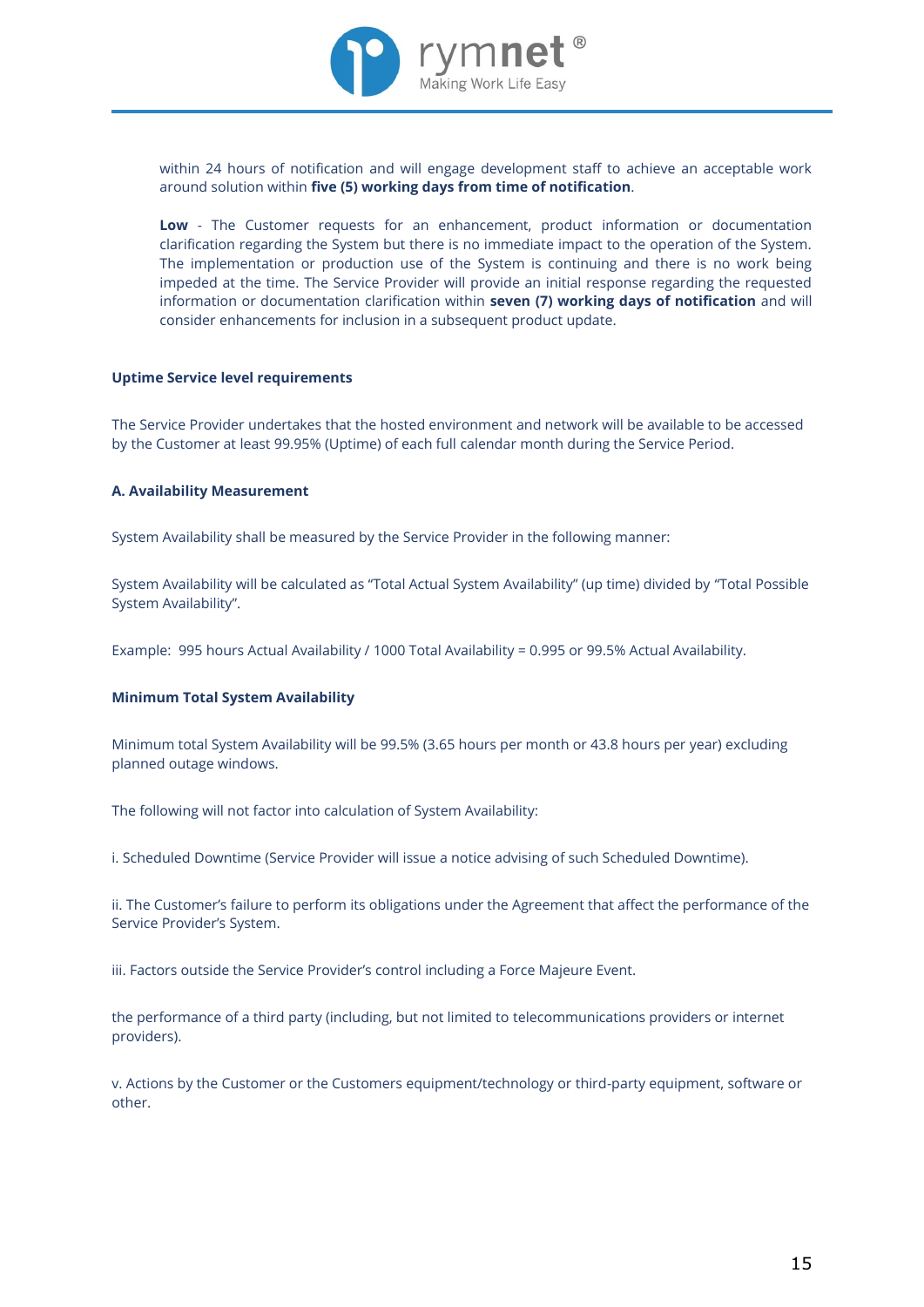

# **Other Services performed**

Year-end procedural checks/processes and updates to the Service that includes remote support and statutory updates to the Customers when deemed necessary;

Annual vulnerability and web application penetration testing to ensure the integrity and security of the System.

# **Definitions**

For purposes of this Service Level Agreement, the following definitions shall apply.

**Availability** The percentage of time, during a given period, in which the Service Provider System is substantially available for the Customer's Productive Use.

**Downtime** The time when the Service Provider's System or one or more of the specified Service Provider's System components is not available for The Customer's Productive Use.

**Productive Use** The Customer's ability to access and use the functionality of the System Provider's System.

**Scheduled Downtime** Scheduled Maintenance will be undertaken at regular intervals by the Service Provider which shall have no effect on the system.

Scheduled maintenance that will take parts of the system into downtime will be undertaken by the Service Provider at approximately 3-month intervals. The Customer's shall be notified at least 72 hours in advance of such scheduled maintenance and the expected duration to be conducted between the hours of 0200 and 0400 (Customer's local time).

# **Exclusion of Services**

- (a) customization of the Service, if required and related, will be quoted separately according to the amount of workload involved, at the Service Provider's prevailing man day rate charge;
- (b) on-site support services or other software that the Service Provider offers but not covered by this Agreement;
- (c) other systems or software that are either working independently or interfacing cooperatively with the System in the same hardware or networking platform;
- (d) hardware or devices on which the System is installed or operating;
- (e) modification to the System without authorized written consent from the Service Provider;
- (f) Correction of defects that do not significantly impair or hinder the operations of the System;
- (g) Correction of defects due to improper usage, negligence or abuse intentional or otherwise on the part of the Customer, its associates, or any other third parties;
- (h) Correction of defects due to problems caused by hardware, operating system, virus attack or other similar acts, intentional or otherwise caused by the Customer, its associates, or any other third parties; and
- (i) Correction of defects due to man-made or natural disasters.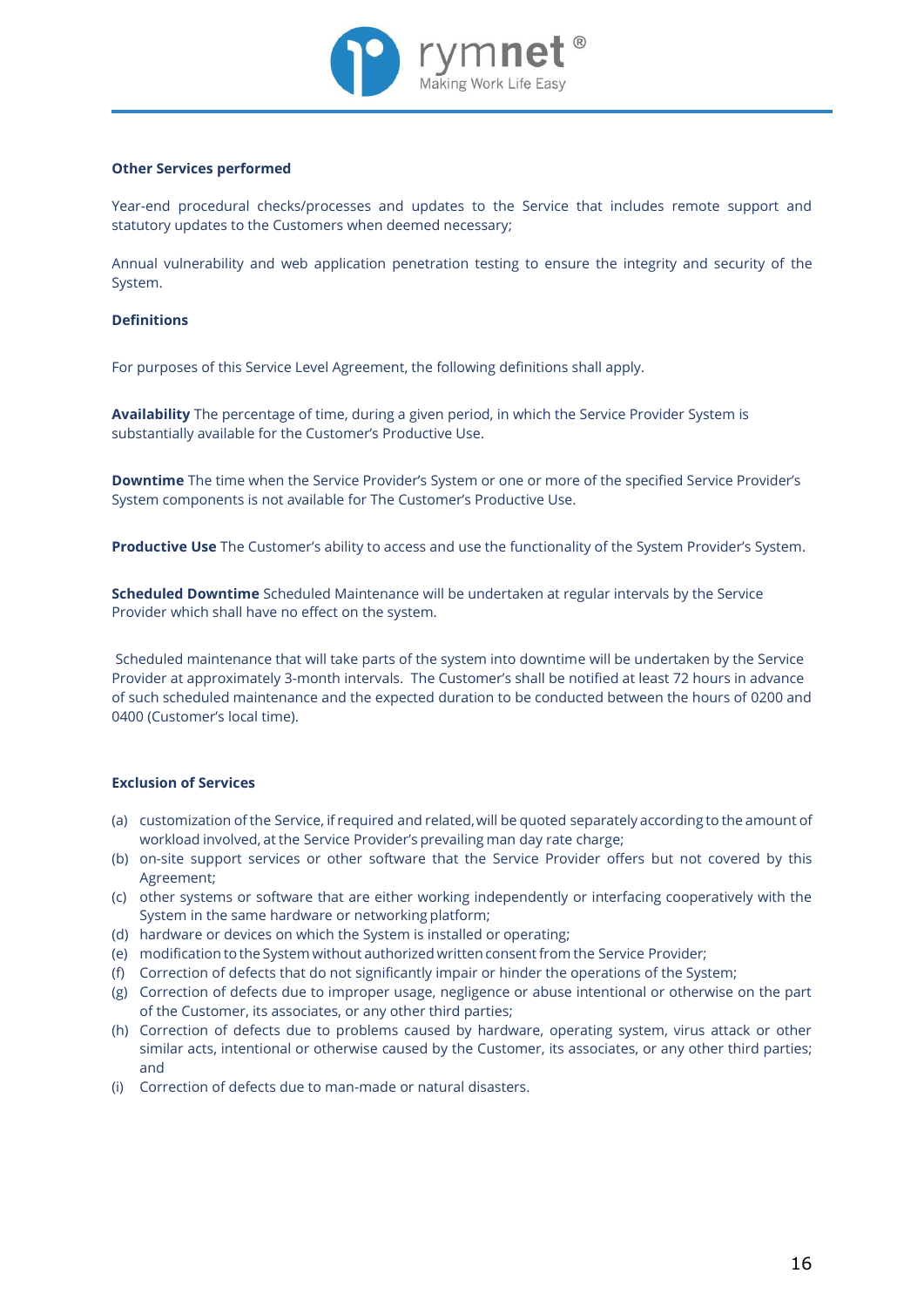

# **Schedule 2 – Acceptable Use Policy**

# **1. Introduction**

1.1 This acceptable use policy (the "Policy") sets out the rules governing:

(a) the use of the Service(s) made available by the Service Provider to you as a service via the internet including offline components, if any (the "Service"); and

(b) the transmission, storage and processing of content and data by you, or by any person on your behalf, using the Service.

1.2 References in this Policy to "you" are to any customer for the Service and any individual user of the Service and "your" should be construed accordingly; and references in this Policy to "us" are to Rymnet Solutions Sdn Bhd (and "we" and "our" should be construed accordingly).

1.3 By using the Service, you agree to the rules set out in this Policy.

1.4 We will ask for your express agreement to the terms of this Policy before you submit any Content or otherwise use the Service.

# **2. General usage rules**

2.1 You must not use the Service in any way that causes, or may cause, damage to the Service or impairment of the availability or accessibility of the Service.

2.2 You must not use the Service:

(a) in any way that is unlawful, illegal, fraudulent or harmful; or

(b) in connection with any unlawful, illegal, fraudulent or harmful purpose or activity.

2.3 You must not:

(a) attempt to undermine the security or integrity of Rymnet Solution 's web application system or networks or, where the Software is hosted by a third party, that third party's computing systems and networks (ie: Microsoft Azure Cloud Computing Platform).

(b) use, or misuse, the Software in any way which may impair the functionality of the Software or Website, or impair the ability of any other user to use the Software or Website.

(c) attempt to gain unauthorized access to any materials other than those to which you have been given express permission to access or to the cloud computing system on which the Software is hosted.

(e) attempt to gain unauthorized access to any materials other than those to which you have been given express permission to access or to the computer system on which the Software is hosted.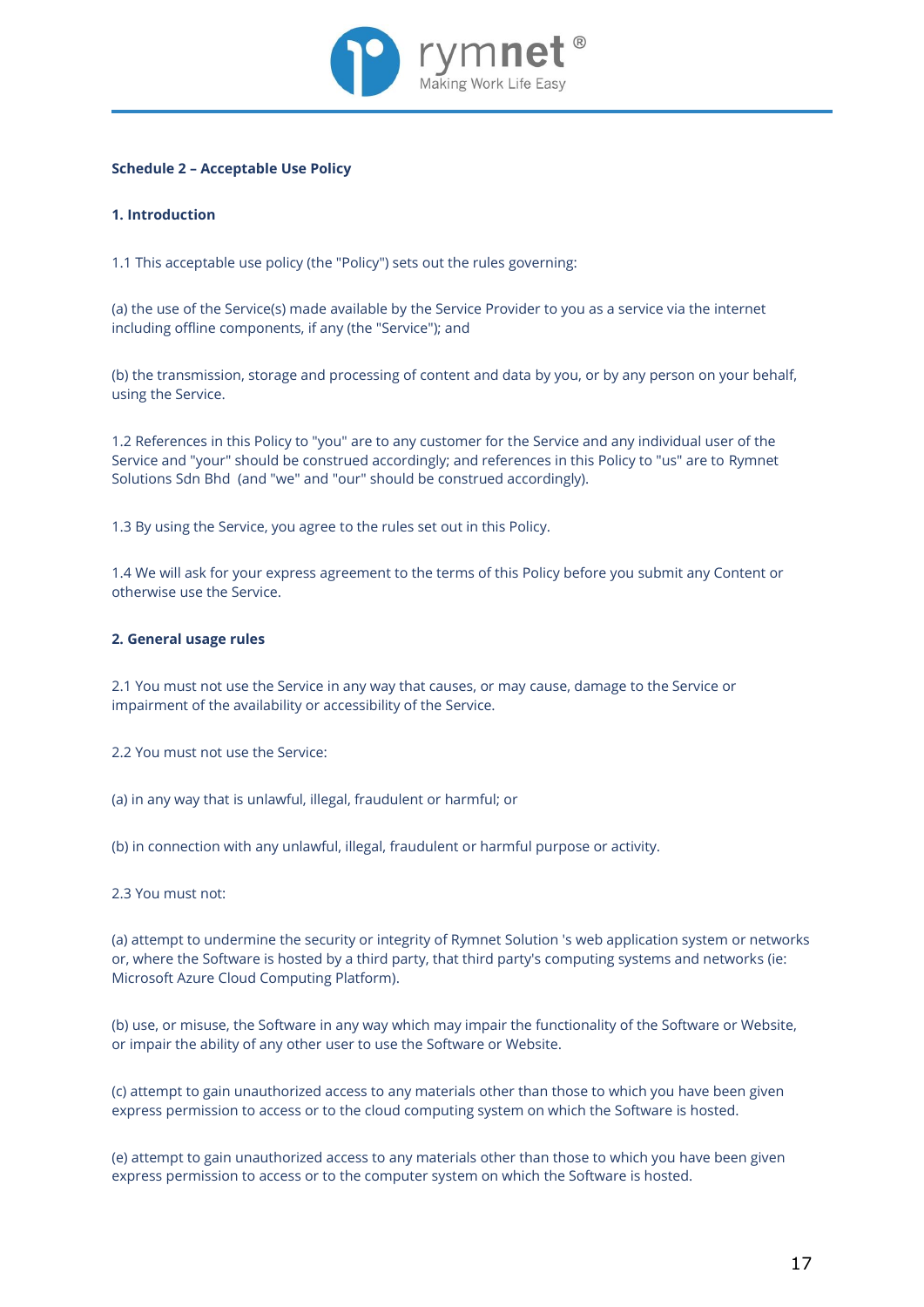

(f) modify, copy, adapt, reproduce, disassemble, decompile or reverse engineer the Software or the Website except as is strictly necessary to use either of them for normal operation.

2.4 You must ensure that all Content complies with the provisions of this Policy.

# **3. Unlawful Content**

3.1 Content must not be illegal or unlawful, must not infringe any person's legal rights, and must not be capable of giving rise to legal action against any person (in each case in any jurisdiction and under any applicable law).

3.2 Content, and the use of Content by us in any manner licensed or otherwise authorised by you, must not:

- (a) be libellous or maliciously false;
- (b) be obscene or indecent;

(c) infringe any copyright, moral right, database right, trade mark right, design right, right in passing off, or other intellectual property right;

(d) infringe any right of confidence, right of privacy or right under data protection legislation;

(e) constitute negligent advice or contain any negligent statement;

(f) constitute an incitement to commit a crime, instructions for the commission of a crime or the promotion of criminal activity;

(g) be in contempt of any court, or in breach of any court order;

(h) constitute a breach of racial or religious hatred or discrimination legislation;

(i) be blasphemous;

(j) constitute a breach of official secrets legislation; or

(k) constitute a breach of any contractual obligation owed to any person.

3.3 You must ensure that Content is not and has never been the subject of any threatened or actual legal proceedings or other similar complaint.

# **4. Graphic material**

Content must be appropriate for all persons who have access to or are likely to access the Content in question.